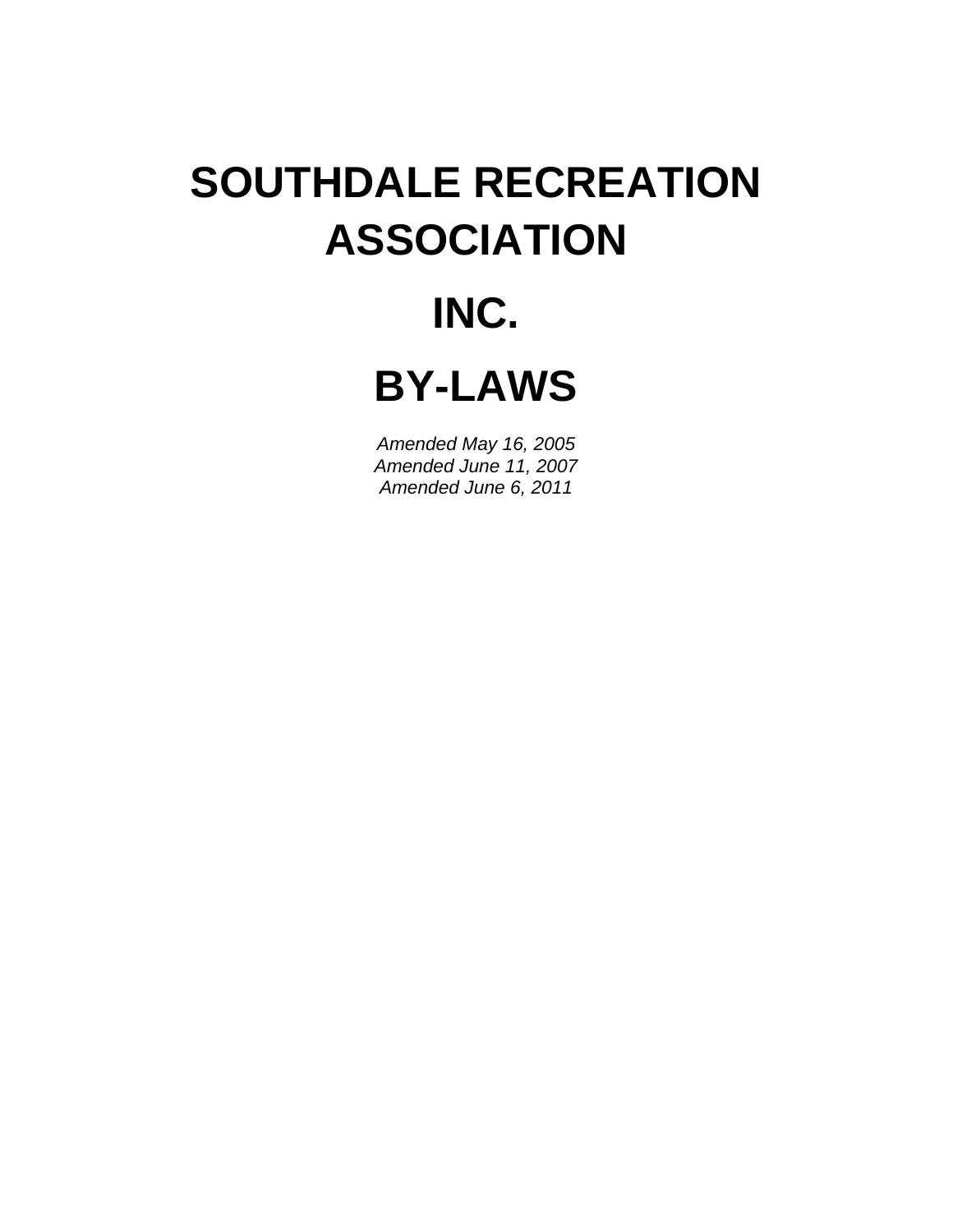## **BY-LAWS OF SOUTHDALE RECREATION ASSOCIATION INC.**

## **BY-LAW 1 – BOUNDARIES:**

 The organizations' boundaries are set by the City of Winnipeg. They are currently bounded by the Seine River to the west, Highway #1 to the north, Lagimodiere Blvd to the east including the Sage Creek development and the Perimeter Highway to the south.

*Amended June 11, 2007: from 'John Bruce Road to the South' to 'the Perimeter Highway to the South'.* 

*Amended June 6, 2011: from Highway 59 to the east to Lagimodiere Blvd to the east including the Sage Creek development.* 

#### **BY-LAW 2 – EXECUTIVE AND BOARD OF DIRECTORS:**

 The Executive Committee as defined under Article 8.2 of the Constitution consists of the President, Past-President (appointed), Vice President, Secretary, and Treasurer.

> *Governance and Accountability Officer - removed June 20, 2011*

The Board of Directors consists of the Executive and the following Committee Directors:

- 1. Director of Ice Sports
- 2. Director of Field Sports
- 3. Director of Programs
- 4. Director of Fundraising/Communication
- 5. Director at Large 2 positions

These directors, no fewer than 9 and no more than 11, will sit and have voting power on the Board and shall manage the affairs of the Centre as per our Constitution.

#### *Amended Board Structure – June 6, 2011*

*Programs – combined with #2 June 11 2007 Property - removed June 11, 2007 Seniors – removed June 11, 2007* 

- 1. Volunteer/Activity Cards/Social/Programs
- 2. Scouting
- 3. Hockey
- 4. Ringette
- *i. In-Line Hockey removed June 11, 2007*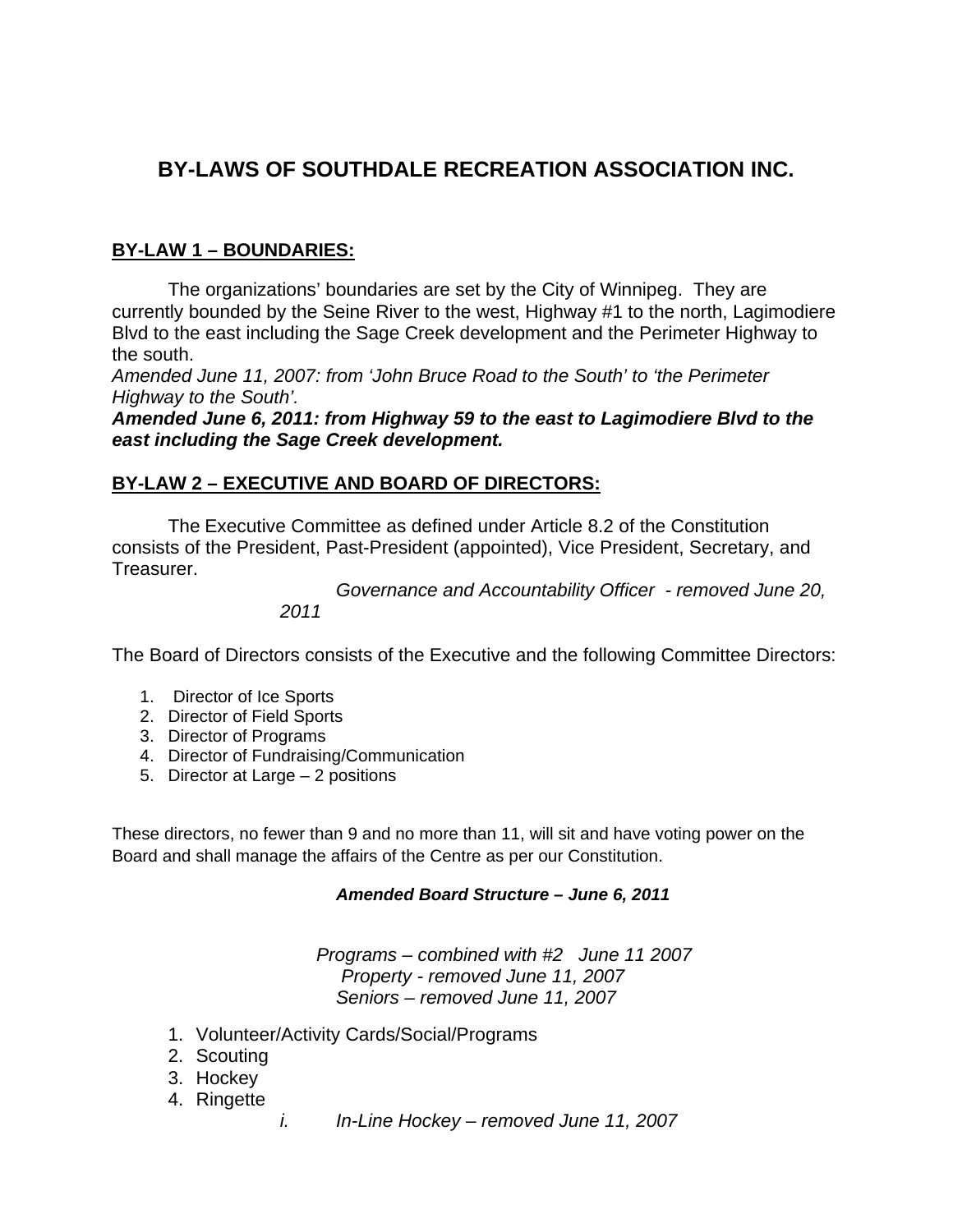- 5. Softball
- 6. Baseball
- 7. Basketball
- 8. Indoor Soccer
- 9. Outdoor Soccer
	- *i. Member at Large removed June 11, 2007*
- *10.* Governance and Accountability Officer *amended May 16, 2005. 'Remove one Member at Large position (odd year term), and replace with the Governance and Accountability Officer.'*

These seventeen (17) directors will sit and have voting power on the Board, and shall manage the affairs of the Centre as per our Constitution.

## **BY-LAW 3 – TERMS OF OFFICE:**

 As per Article 11 Terms of Office in the Constitution, each director is elected to a two-year term. These terms will be staggered with one-half of the director's terms coming due in "even" years and the other half coming due in "odd" years. This is done to ensure continuity of the board from year to year.

The following positions will be eligible for election in the EVEN years:

- **1. President**
- **2. Vice President**
- **3. Director of Ice Sports**
- **4. Director of Fundraising/Communications**
- **5. Member at Large**

 **The following positions will be eligible for election in the ODD years:** 

- **1. Secretary**
- **2. Treasurer**
- **3. Director of Field Sports**
- **4. Director of Programming**
- **5. Member at Large**

#### *Amended Board Structure – June 6, 2011*

The following positions will be eligible for election in the **EVEN** years:

- 1. President
	- a. \*\* Past President (appointed) not elected \*\*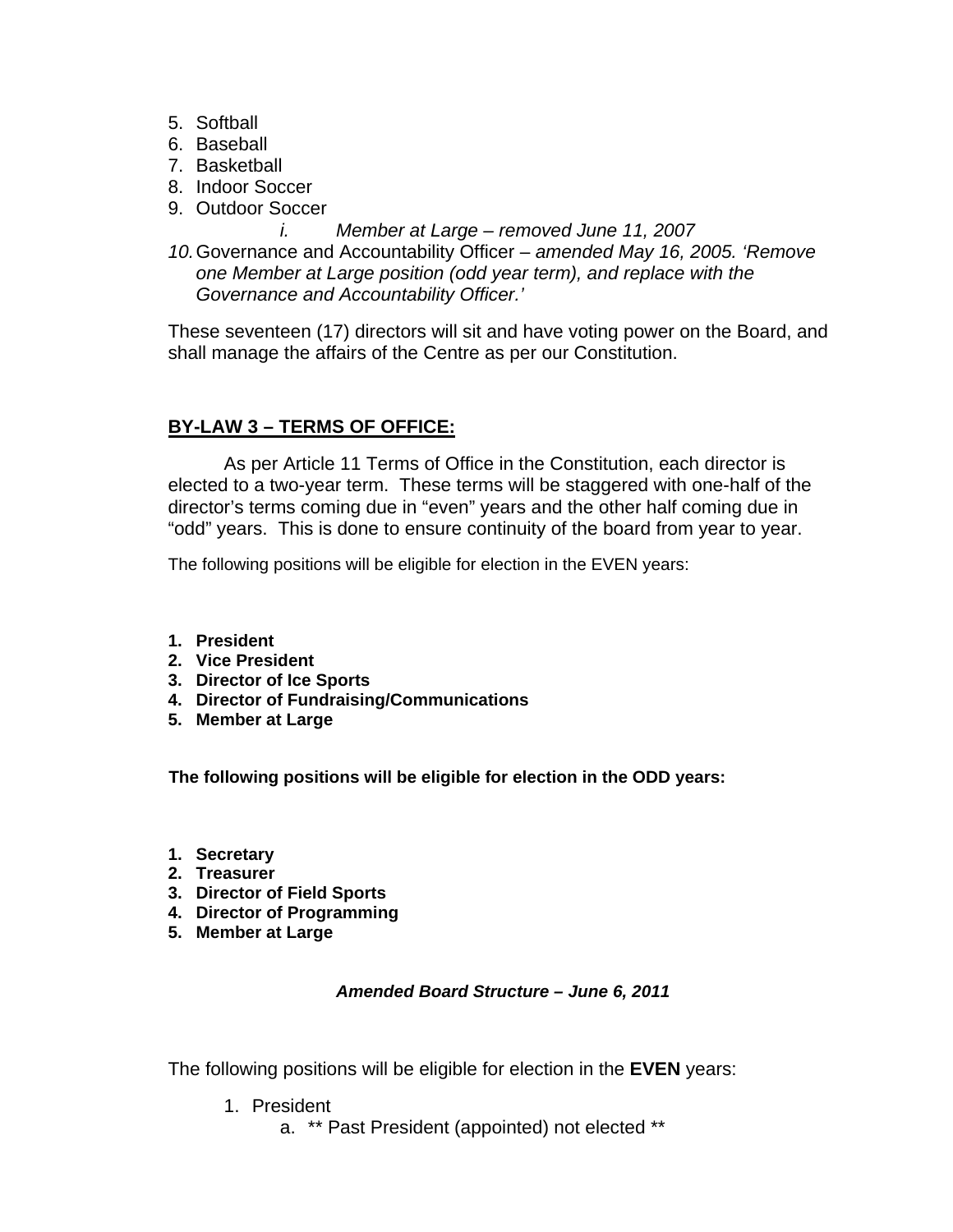- 2. Vice President
	- *i. Property removed June 11, 2007*
	- *ii. Seniors removed June 11, 2007*
- 3. Seniors
- 4. Ringette
- 5. Baseball
- 6. Indoor Soccer
- 7. Basketball
	- *i. Member at Large 1 removed June 11, 2007*

The following positions will be eligible for election in the **ODD** years:

- 1. Secretary
- 2. Treasurer
	- *i. Programs combined with #3 June 11, 2007*
- 3. Volunteer/Activity Cards/Social/Programs
- 4. Scouting
- 5. Hockey
- *i. In-Line Hockey removed June 11, 2007*
- 6. Softball
- 7. Outdoor Soccer
- 8. Governance and Accountability Officer amended May 16, 2005. Non-voting advisory position.

## **BY-LAW 4 – BOARD OF DIRECTORS DUTIES:**

#### **4.1 President**

- 4.1.1 Be responsible for the general functioning of the Association through the Board and committees.
- 4.1.2 Preside at all meetings of the Board, the Executive committee, and the Association.
- 4.1.3 Be and ex-officio member on all committees.
- 4.1.4 Delegate to the Vice-President all the duties and powers in his/her absence.<br> $4.1.5$

Acts as a liaison with the GCWCC and the Riel Community Centres' Board.

#### **4.2 Past President**

- 4.2.1 Advisor to the Board and Executive.
- 4.2.2 Chair nominating committee.
- 4.2.3 Assists the President when called upon.

#### **4.3 Vice President**

- 4.3.1 Assists the President when called upon.
- 4.3.2 Assumes the President's duties and presides at meetings in the President's absence.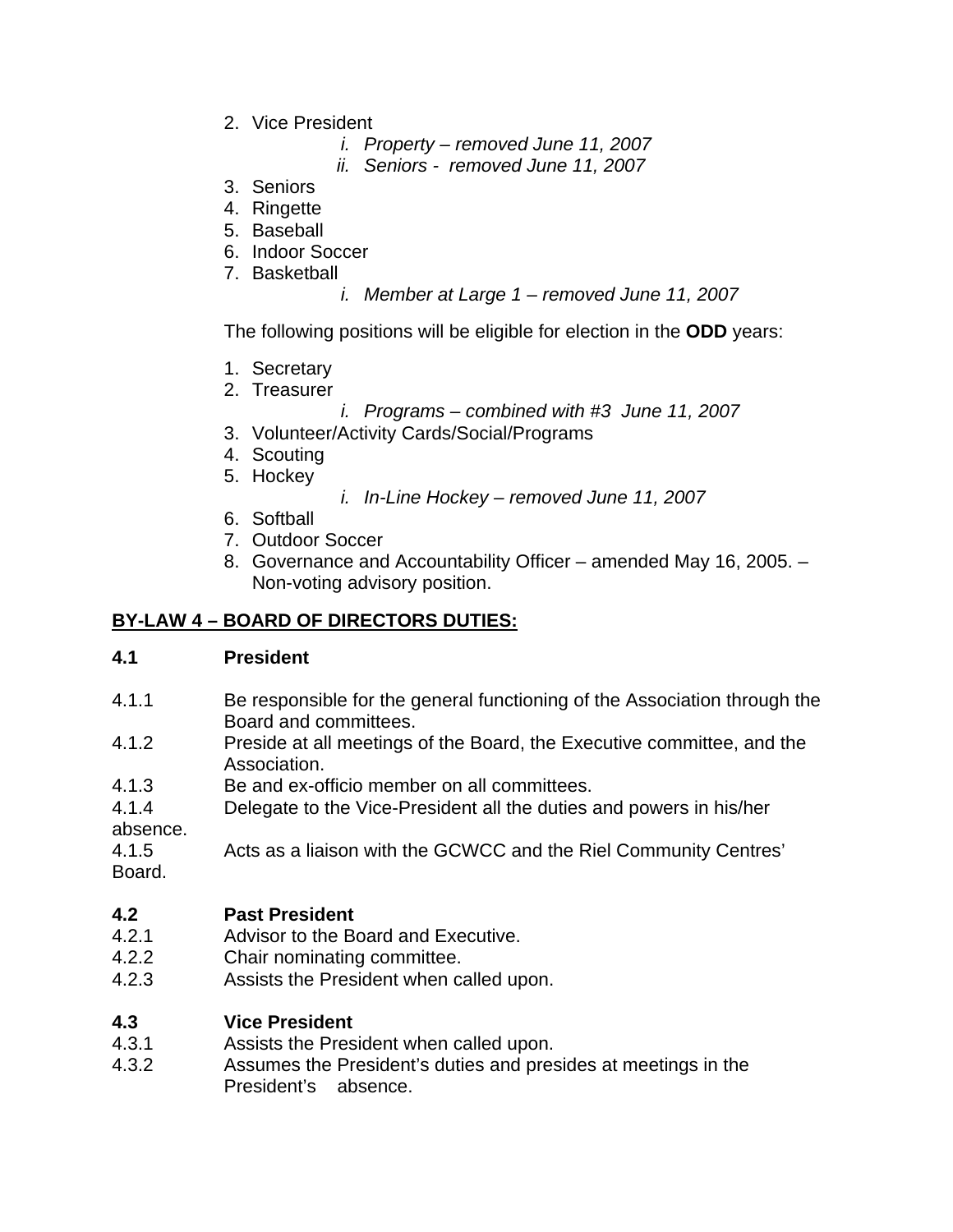## **4.4 Secretary**

- 4.4.1 Records attendance of Directors and Board meetings.
- 4.4.2 Distributes notices of meetings of the Association.
- 4.4.3 Records and preserves the minutes of all Association meetings.
- 4.4.4 Helps to update and amend constitution, by-laws and policies.
- 4.4.5 Performs such other duties as pertain to this office.

## **4.5 Treasurer**

- 4.5.1 Supervise and document all financial affairs of the Association according to City of Winnipeg policies.
- 4.5.2 Ensure the Audit of books on a yearly basis.
- 4.5.3 Oversees the accountability of the Associations funds.
- 4.5.4 Oversees the operation of the Canteen and Bingo.
- 4.5.5 Perform other such duties as pertain to this office.
- **4.6 Programs** combined with 4.9 Volunteers/Social/Activity Cards June 11,
- 2007
- 4.6.1 Plan and schedule new programs run by the Association (other than competitive team sports) in liaison with the Association's General Manager.
- 4.6.2 Perform other such duties as pertain to this office.

## **4.7 Property –** position removed from Board June 11, 2007 – GM

responsibility.

- 4.7.1 Responsible for collection and reporting of all inventories of the association as required by the policies of the City of Winnipeg.
- 4.7.2 Liaison with the various sporting directors to ensure their inventories are kept current.
- 4.7.3 Perform other such duties as pertain to the office.
- **4.8 Seniors** position removed from Board June 11, 2007
- **4.9 Volunteer/Activity Cards/Social/Programs** combined with Programs 4.6 June 11, 2007 **Position to be removed from the Board – June 6, 2011. Reports into the Director, Programming – a Board position.**
- **4.10 Scouting Position to be removed from the Board June 6, 2011. Reports into the Director, Programming – a Board position.**
- **4.11. The Sports Convenor (Hockey, Ringette, Softball, Baseball, Basketball, Indoor Soccer, Outdoor Soccer) positions to be removed from the Board – June 6, 2011. Hockey and Ringette conveners report into the Director, Ice Sports. Softball, baseball, indoor and outdoor soccer conveners report into the Director, Field Sports.**

**Basketball convener reports into the Director, Programming.**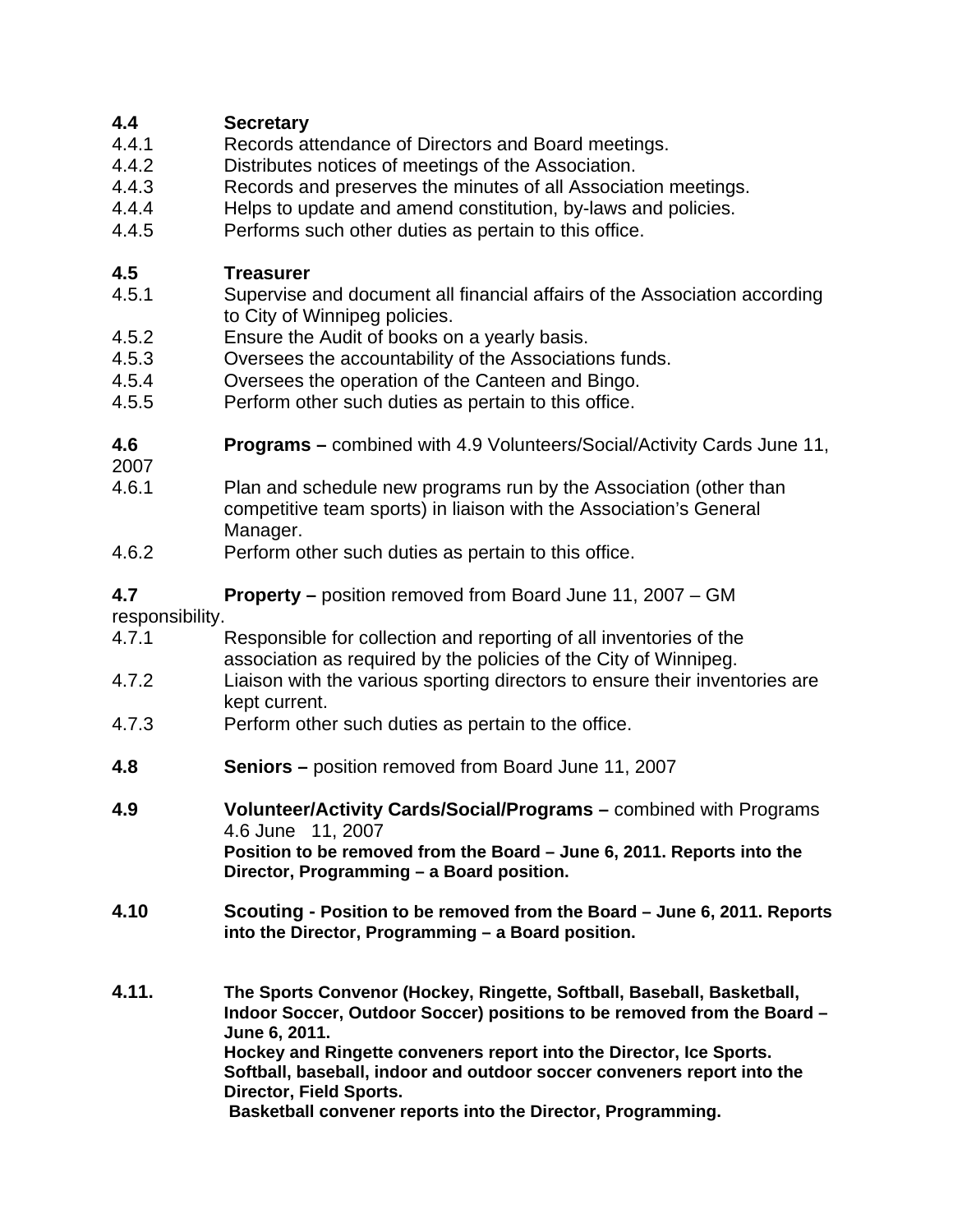The Sports Director/Convenor (Hockey, Ringette, Softball, Baseball, Basketball, Indoor Soccer, Outdoor Soccer) – inline hockey position removed June 11, 2007.

- 4.11.1 Organizes, supervises and promotes the entire sports program. **Responsibility shared with the Director position.**
- 4.11.2 Assists in scheduling of the sport.
- 4.11.3 Assists in collection of the sports registration fees. **Responsibility shared with the Director position.**
- 4.11.4 Attends all league meetings for their respective sports. **Responsibility shared with the Director position.**
- 4.11.5 Enters teams into the league.
- 4.11.6 Assigns coaches.
- 4.11.7 Acts as a liaison between coaches and parents.
- 4.11.8 Assists in issuing and retrieving of all issued equipment at each season's end and ensures inventories are reported to the General Manger as requires. – *changed June 11, 2007 from reporting to the Property Director to reporting to the General Manager*.
- 4.11.9 Reviews all spending proposals so as to keep them within budget limits. **Responsibility shared with the Director position.**
- 4.11.10 Submits any fund raising proposals to the Board for approval. **Responsibility shared with the Director position.**
- 4.12. **Member at Large** removed from the Board on June 11, 2007 **reinstated June 6, 2011 – Maximum of 2 positions**
- 4.12.1 Performs duties as requested by the Board.
- 4.12.2 When needed will be asked to fill vacant positions on the Board.

#### **4.13. Governance and Accountability Officer** - **removed from the board on June 6, 2011.**

- 4.13.1 Ensure that all activities of the board of SRA fall within the corporate governance and guidelines of the current Constitution.
- 4.13.2 Be a liaison between the membership and the Board on matters of contention between the Board and the membership.
- 4.13.2 Review and approve all budgets prepared by the Executive, Management and Activities of the Center.
- 4.13.4 Periodically review and audit internal and financial controls currently in place at the Center.
- 4.13.5 Ensure that the Center is in compliance with all GCWCC rules and regulations with respect to operations.
- 4.13.6 This is a non-voting position executive position; non-voting to ensure the integrity of the position; but included in the executive as well to ensure the actions of the executive are accountable as recommended by the position.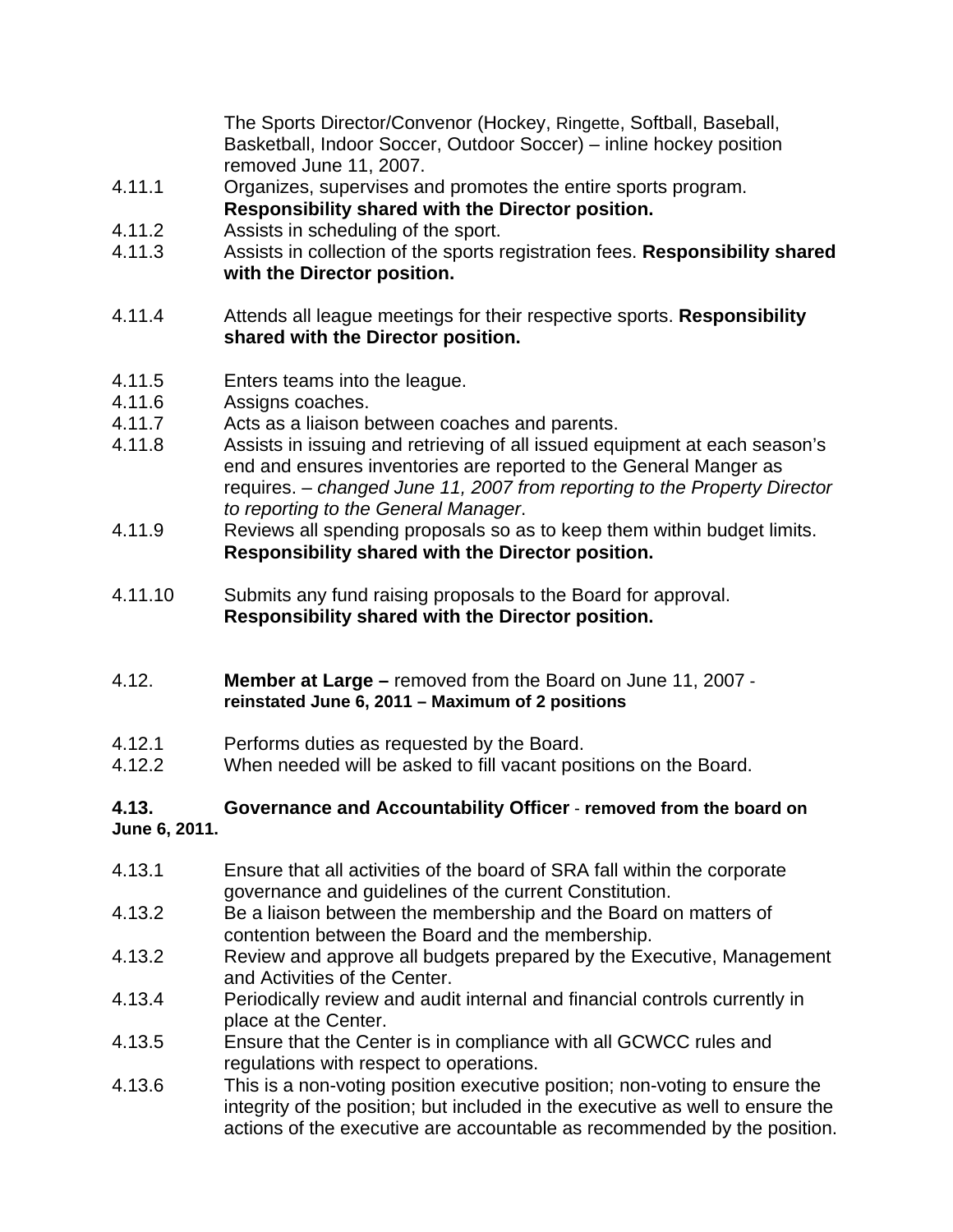*Amended May 16, 2005; Amended June 11, 2007* 

- **4.14. Director Ice sports, Field sports and Programming. 4.14.1 Participates in strategic planning process for the community centre. 4.14.2 Keeps current on policies and procedures and inform conveners. Brings forward areas requiring policy revision or development through discussions with conveners. 4.14.3 Works with conveners and staff to mitigate risk and ensure safety for all participants. 4.14.4 Works with conveners and staff to ensure overall plan for the sport – registration, scheduling, coach and equipment requirements – is executed to plan. 4.14.5 Provide monthly updates to board meetings based on feedback from the conveners; ensure conveners receive board minutes. 4.14.6 Represents Southdale Recreation Centre on district and regional boards. 4.14.7 Works with conveners to develop program specific budgets and registration fees with guidelines provided by Executive Committee. 4.14.8 Share financial updates with conveners on a regular basis. 4.14.9 Reviews spending proposals with conveners to ensure they fall within budget guidelines. 4.14.10 Works with current conveners and General Manager to recruit sufficient conveners for sports and programs. 4.14.11 Ambassador for the community centre. 4.15. Director, Fundraising and Communication 4.15.1 Participates in strategic planning process for the community centre. 4.15.2 Develops fundraising strategy and makes recommendations to the Board 4.15.3 Provides leadership to community fundraising activities 4.15.4 Reports regularly on progress of fundraising activities**
- **4.15.5 Develops public awareness of the community centre and its programs.**
- **4.15.6 Ambassador for the community centre.**

## **BY-LAW 5 – ORDER OF BUSINESS MEETINGS:**

#### **5.1 Business of Annual Meetings**

- 1. Notice of meeting
- 2. Minutes of the previous meetings.
- 3. Business arising out of minutes.
- 4. Correspondence.
- 5. Report of the President
- 6. Report of the General Manager.